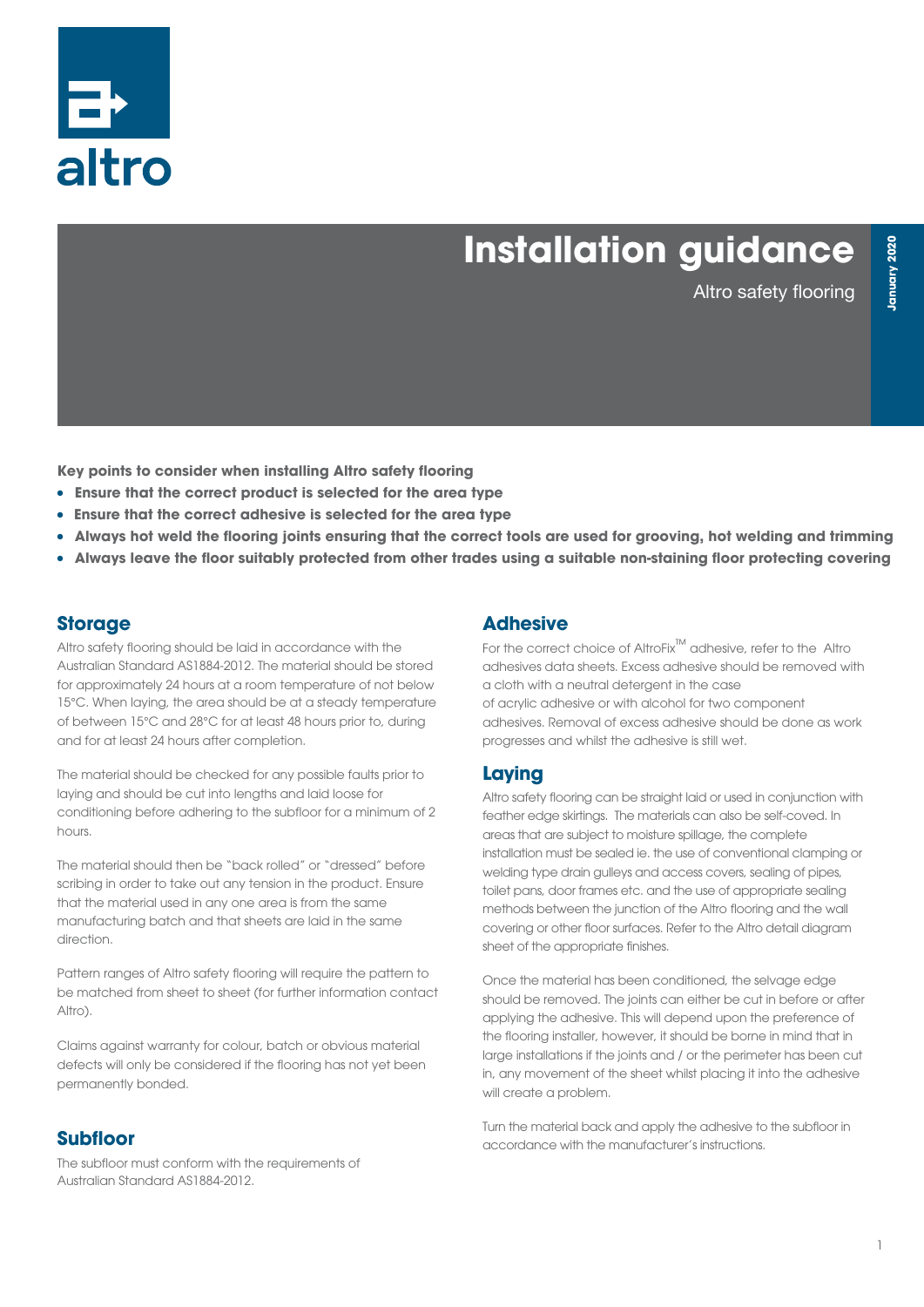After the specified open time, which can depend upon the subfloor, check the applied adhesive for contamination and for signs of off gassing. When the adhesive is ready to receive the floor covering, ensure the back of the material is clean and free of debris. Place the floor covering back into the adhesive pushing out any air bubbles. Remove any excess adhesive immediately and depending upon the adhesive used (refer to Altro Adhesives) roll the whole area with a floor roller both width ways and length ways.

Weights such as sand bags must be placed over areas such as seams or around drains where pressure is required to keep the back of the Altro floor covering in firm contact with the adhesive until the adhesive has set. All seams shall be fitted nett; and not pressure fitted or gaped. All joints within the sheet should be cut in, grooved and hot welded.

#### **Forming an internal corner**



3.. Fold in one side of the mitre and carefully cut off the surplus material.



4. This completes the first part of the mitre.



1. Once the main flooring is laid and adhered, push the flooring into the internal angle as far as possible



5.. Fold in the second side and carefully cut in to



2.. Make a cut from the base out to the top of the flooring in line with the mitre.



6.. Adhere and hot-weld the joint.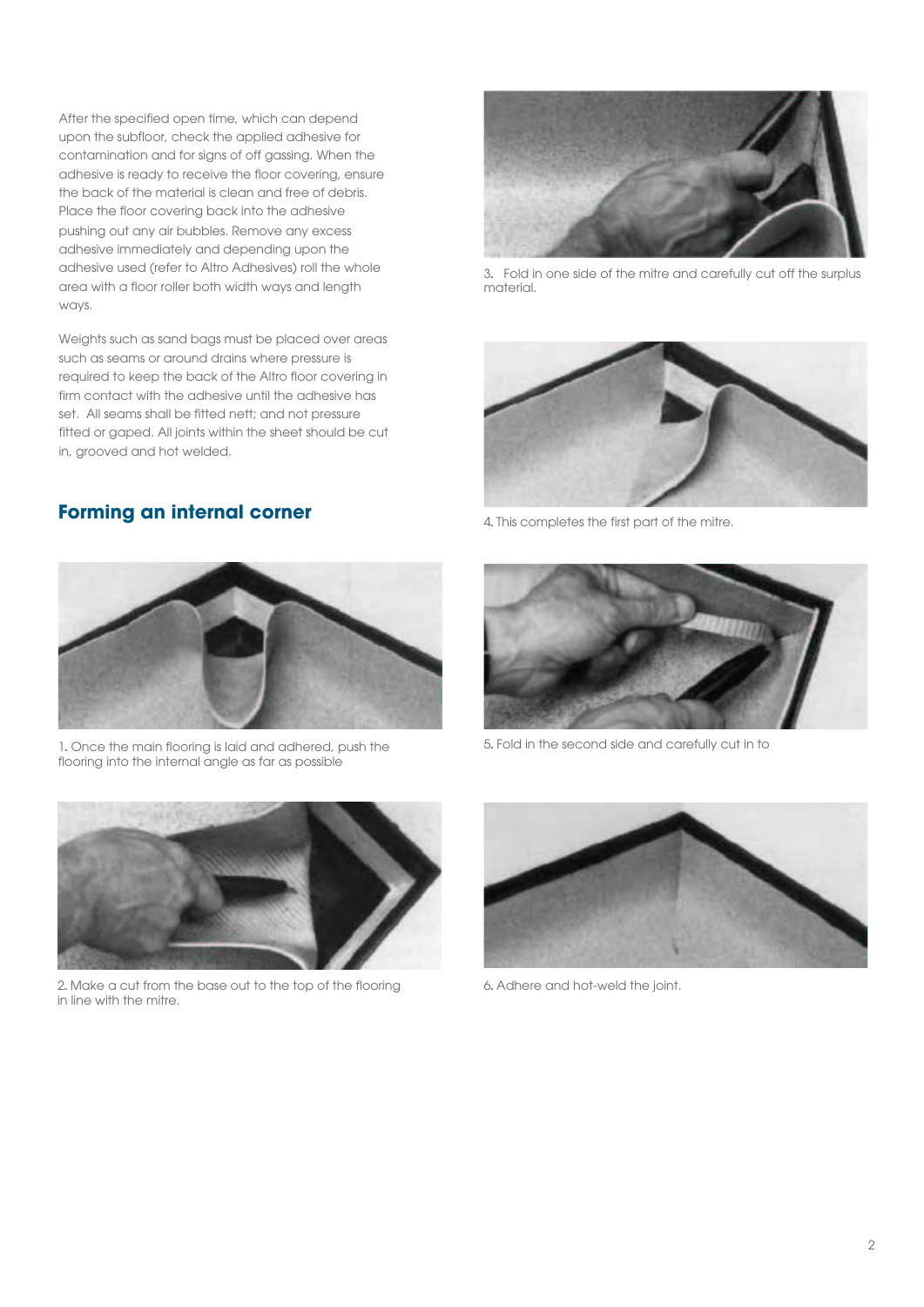# **Welding an internal mitre**



1. Groove the lower section of the joint, but not the upper 2. Trim the weldrod with the round router blade





1. Butterfly corner. Fit the fill piece up under the lip of the cap strip and press into place. Adhere with contact adhesive or contact tape.



2. Once the butterfly corner fill is in place, the adhesive may be spread and the field material laid into position. The relief cuts must be made so the field material overlaps both edges and the bottom point of the butterfly corner fill.

# **Forming an external corner**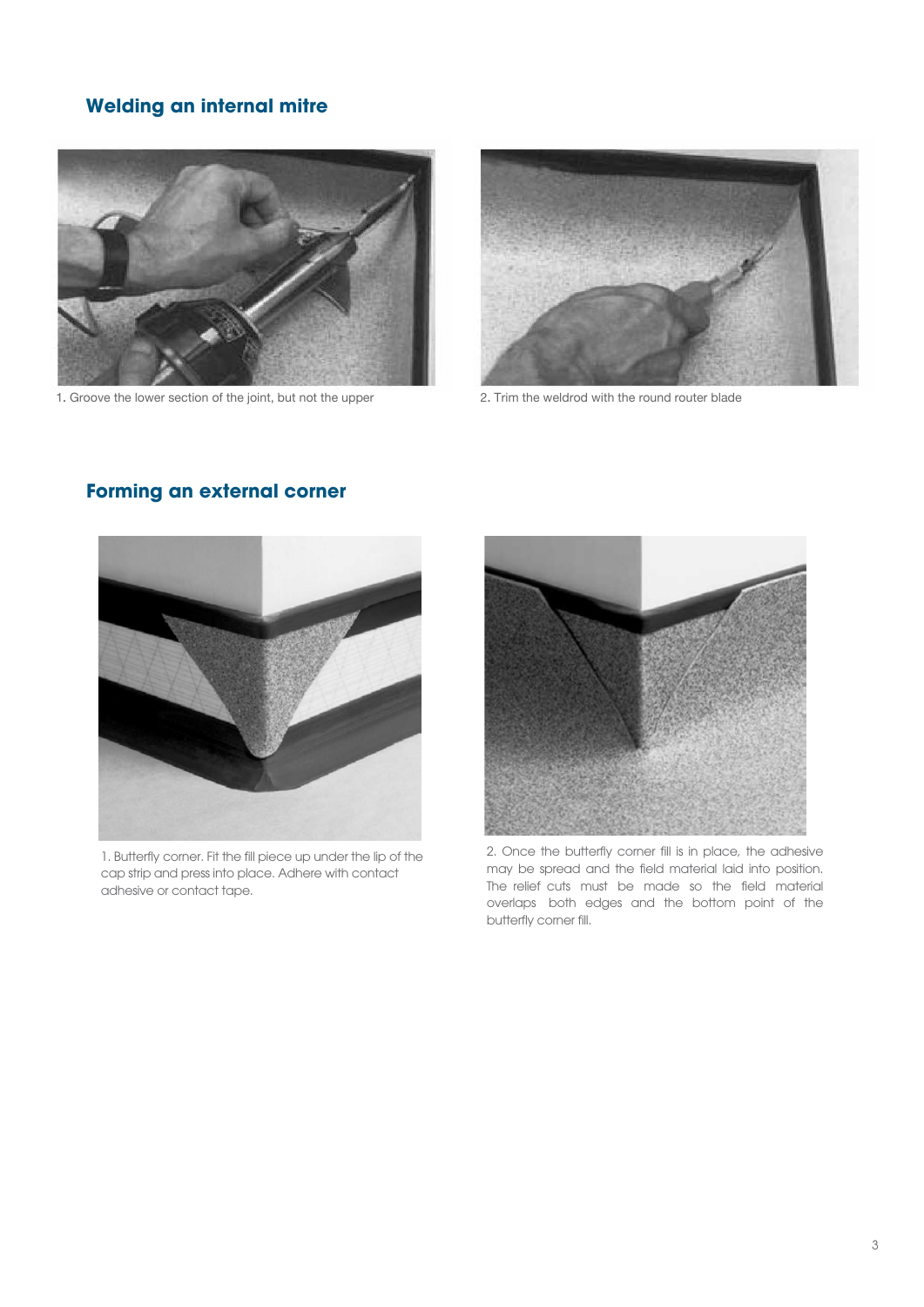

3. Using an Altro hook blade or concave blade trim the field material to fit net to the perimeter of the butterfly corner fill. Ensure the field material is held firmly down against the cove former while making the final cut.



4. Grooving









7. Heat weld to complete the section.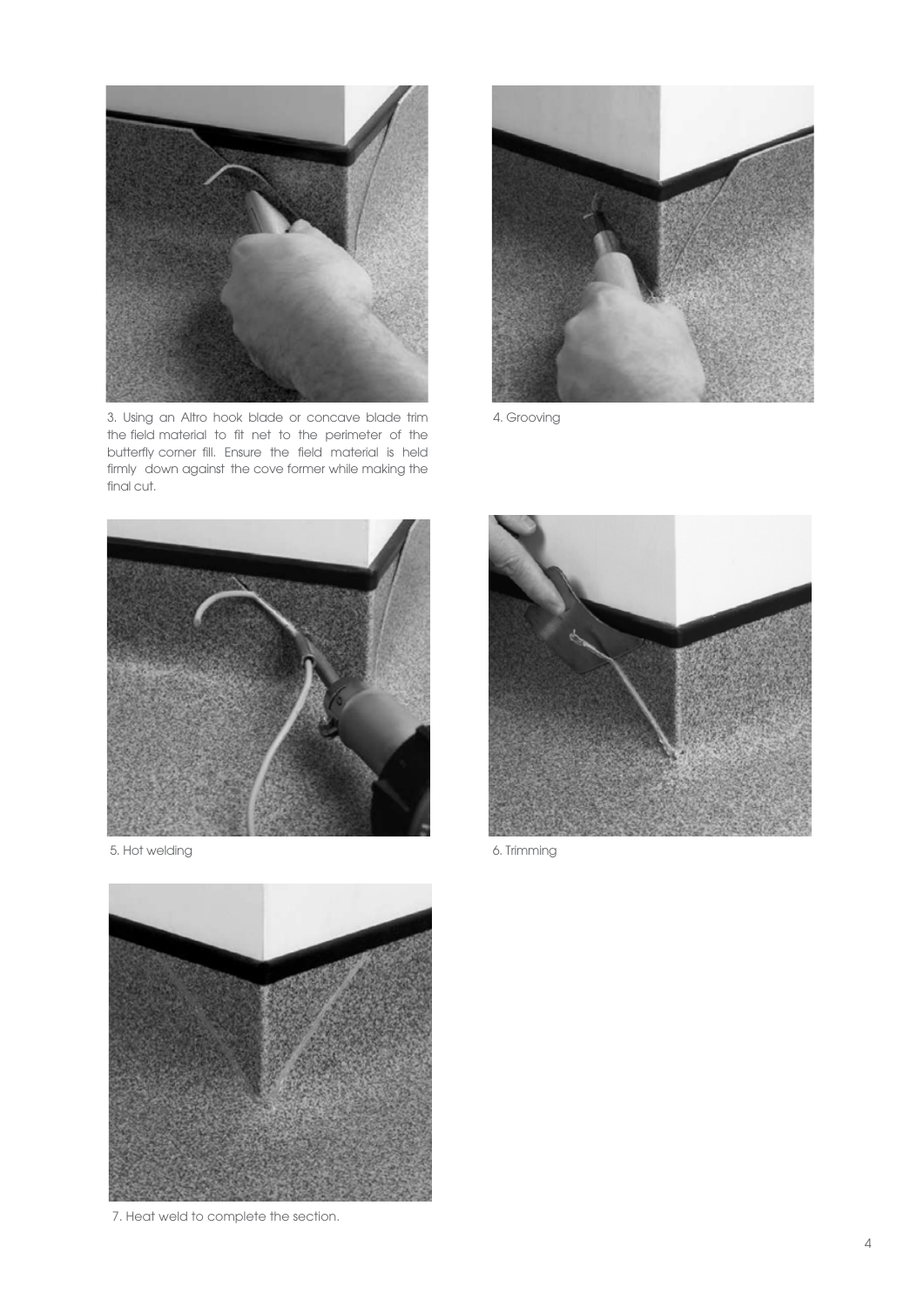## **Grooving**

A 3mm groove must be cut evenly along each floor joint (except internal/external mitres) using a hand or automatic rotary grooving tool. Use of the special Altro automatic grooving blades is recommended as standard blades are quickly destroyed when used on safety flooring. The depth of the groove shall be to a minimum of ½ to maximum of 2/3 of the thickness of the Altro Flooring.

#### **Forming a hot welded joint**

After cutting in and adhering the sheet vinyl flooring, all joints must be hot welded with Altro Weldrod™, using a hot air welding gun fitted with a 5mm high speed welding nozzle. Internal and external mitres should be hot welded. After a long period of use,the filter of the welding gun may become clogged with debris. This must be kept clear to reach the optimum weld temperature. Where possible, allow 12 hours between laying and welding, to ensure the adhesive is properly set. However, when installing Altro Adhesive-free<sup>™</sup> products, welding can be carried out immediately after installation as no wet adhesive is used with this system.



# **Welding**

The internal and external mitres on the coved sections should be welded first. Turn the speed nozzle at the end of the welding gun to the up position, for easier starting. Once the mitres are finished, turn the nozzle to the down position to hot weld the grooved floor joints.

Insert the weld rod into the speed nozzle until it pokes out the tip and immediately insert the weld rod into the groove. Hold the weld gun at the proper angle so the tip is parallel with the material. Draw the gun backwards with gentle downward pressure on the tip fusing the weld rod into the groove. Watch the weld-ing process at the junction of the welding rod and the material. A good weld will result when the weld rod and the material form a very slight peak either side of the weld rod. This peak will be trimmed off later. If moving too fast, slight peaking will not occur. If too slow, the peak of the material will burn. Be careful not to burn the material, as it is difficult to repair. Please contact Altro for specific welding advice for products incorpo-rating Altro Easyclean Maxis™ Technology and Altro Easyclean Maxis PUR™ Technology.

#### **Finishing**

Once the weld has cooled and set, trim the weld with the most appropriate tool such as a spatula fitted with a spatula guide or sledge. Then, using the spatula only, trim the weld flush with the surface of the flooring material. For external mitres use the square router blade and for internal mitres the round router blade. For Altro T20™ safety flooring the Altro T20 chisel has been specifically designed for removal of surplus weldrod.

For details on equipment and tools, refer to Altro's Recommended Equipment and Tools data sheet.

#### **Protection and maintenance**

Altro safety flooring must be covered and protected from all other trades with a suitable non-staining protective covering.

For maintenance of Altro safety flooring refer to Altro's cleaning and maintenance recommendations.

# **Laying Altro Static Dissipative safety flooring**

Altro Walkway™ 20SD should be installed following the same procedure as standard sheet. But the recommended conductive adhesives must be used (refer to the Altro adhesives guide).

The use of copper strips, etc, will depend upon the requirements and standards that the client needs to achieve (for further information contact Altro Technical Services).